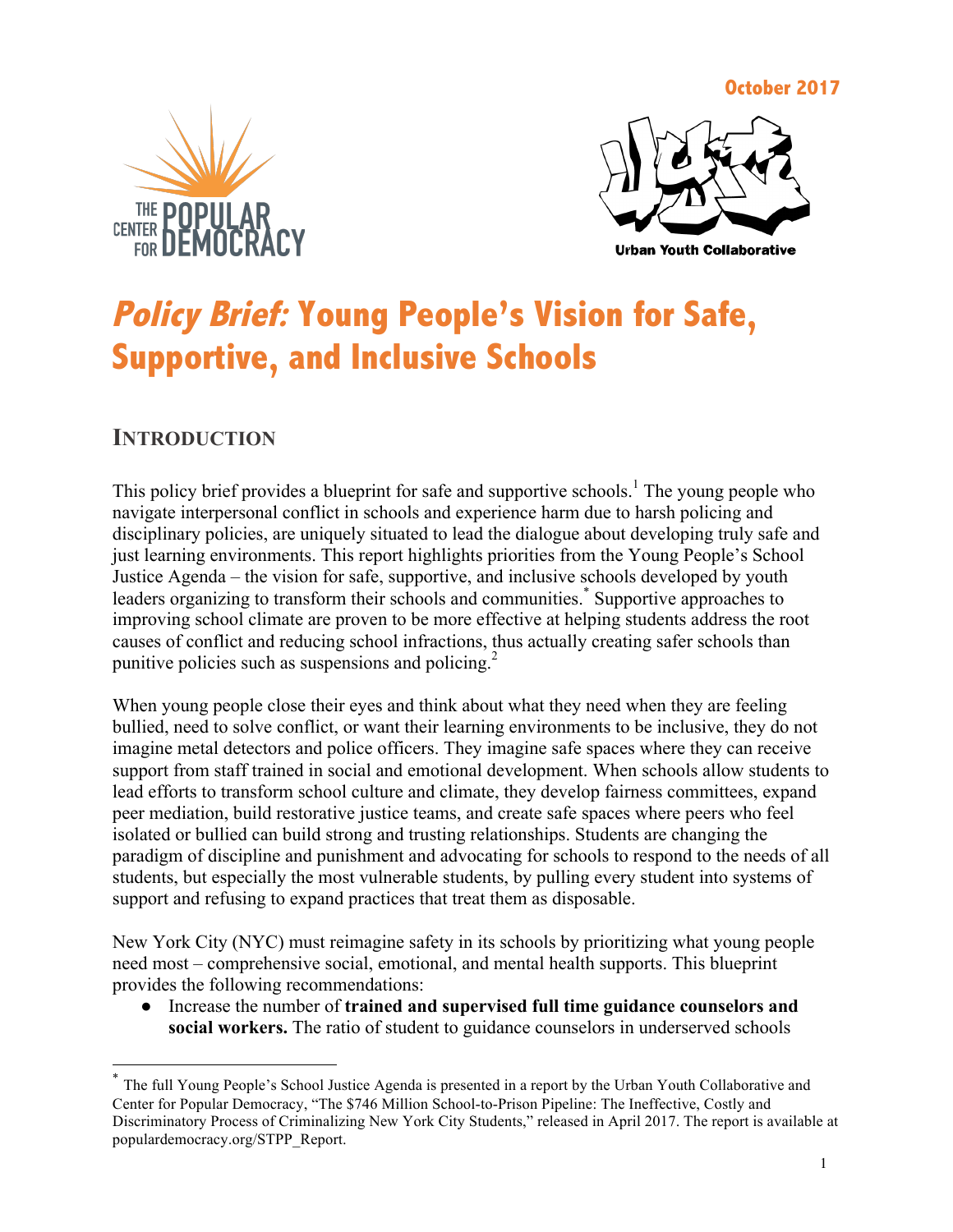should be 1:100 and at least 1:250 in every other school.

- **Implement Restorative Justice citywide**, focusing on underserved schools. Provide training in restorative practices and funding for schools to hire full-time restorative justice coordinators.
- Create and adequately fund a citywide **mental-health service continuum**. Implementation should focus on bringing support to high-needs schools.

NYC should also cultivate safe and inclusive school environments through the city wide expansion and implementation of Culturally Responsive Education, <sup>3</sup> Comprehensive Sex Education, <sup>4</sup> and Gender and Sexuality Alliances.

Mayor de Blasio's administration has fostered public dialogue around school discipline, limited the use of exclusionary discipline for minor infractions, and provided resources for pilot initiatives to expand the use of positive approaches to school discipline. Under Chancellor Fariña, the Department of Education (DOE) has hired more than 130 new guidance counselors. The New York City Council also made possible the hiring of the first-ever DOE LGBTQ Community Liaison. <sup>5</sup> While these steps represent real progress, far more is left to do. Reforms need to be expanded to scale and be implemented citywide to fully realize a change in culture.

In addition, the city must reverse policies that have proven ineffective at creating safe and supportive environments for students – policies that promote the exclusion and criminalization of students. **In particular, New York City should end arrests, as well as the issuance of summonses and juvenile reports, in schools for non-criminal violations and misdemeanors; institute a moratorium on the installation of new metal detectors in schools, and remove existing metal detectors; and, remove police officers from schools.** The city must divest from systems that harm young people and invest in the support and resources needed to help foster safe and supportive school communities.

## **POLICY RECOMMENDATIONS**

#### **1. INCREASE THE NUMBER OF TRAINED AND SUPERVISED FULL-TIME GUIDANCE COUNSELORS AND SOCIAL WORKERS**

Guidance counselors and social workers provide critical services to create safe and supportive schools. The student-to-guidance counselor ratio needs to be drastically reduced to 1:100 for schools with high needs populations.<sup>6</sup> Schools serving general education students can maintain a 1:250 student to counselor ratio.<sup>7</sup>

NYC currently employs far fewer guidance counselors than needed. A contributing factor to the insufficient staffing levels is a hiring freeze instituted by Mayor Bloomberg in 2009 that set the City's progress back.<sup>8</sup> The current ratio of students to full-time guidance counselors is  $1:407$ . As a point of comparison, the ratio of students to New York Police Department School Safety Division personnel is  $1:207<sup>10</sup>$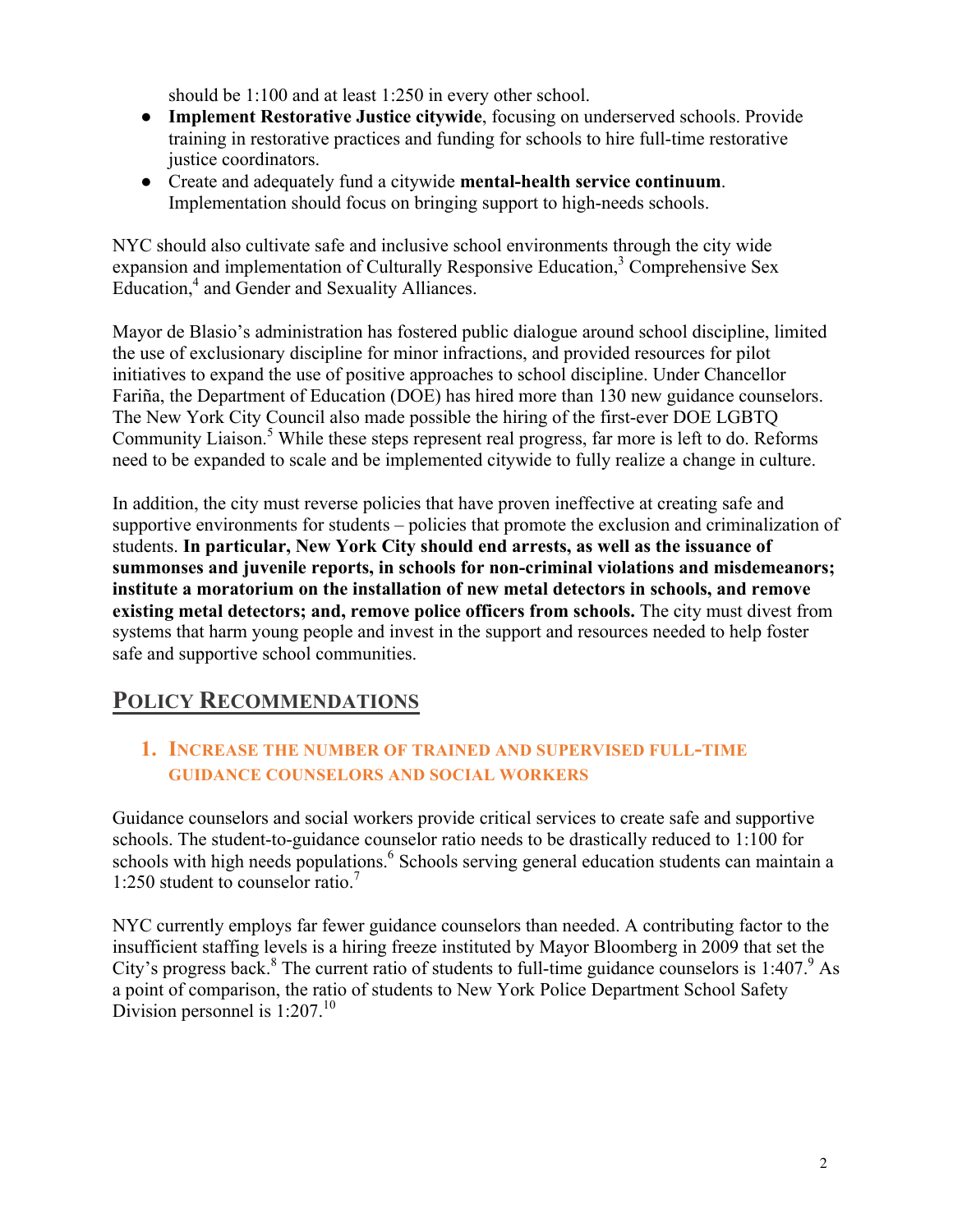#### *Effect of Counselors and Social Workers on School Safety*

Increasing the number of school counselors has been directly linked to a reduction in fights, bullying, and school infractions. The presence of school counselors has been proven to foster a sense of belonging for young people, and a better relationship between school staff and students.

- One study revealed that additional funding for counselors "reduce[s] the likelihood of disciplinary incidents, such as weapon-related incidents and student suspensions." In addition, "[i]ncreases in counselors moderate relatively severe behavioral problems."<sup>11</sup>
- Students attending middle schools with comprehensive counseling programs reported (a) feeling safer in their schools, (b) better relationships between students and teachers, which was also correlated with feeling safer in school and attending a school where there were fewer problems with the interpersonal and physical environment, (c) greater satisfaction of students with the education they were receiving in their schools, (d) perceptions that one's education was more relevant and important to one's future, and (e) earning higher grades.<sup>12</sup>
- Lower student to counselor ratios decrease "both the recurrence of student disciplinary problems and the share of students involved in a disciplinary incident." These findings were even more pronounced for students of color and students in poverty.<sup>13</sup>
- The implementation of a minimum counselor-to-student ratio or counselor subsidy in elementary schools "reduces the fraction of teachers reporting that their instruction suffers due to student misbehavior and reduces the fractions reporting problems with students physically fighting each other, cutting class, stealing, or using drugs."<sup>14</sup>

#### *Policy Recommendation for New York City*

In the last few years, New York City has begun to hire more school guidance counselors and social workers.<sup>15</sup> This is important and has added necessary capacity to some schools, but far too many schools still lack an adequate number of guidance counselors. With a 1:407 student-to-full-time-guidance-counselor ratio across the school system, further and more rapid investment is still urgently needed.

● **Hire guidance counselors to match the recommended 1:100 student-toguidance-counselor ratio in high** 

*"Too often, I have seen a lack of support for students, myself included, because there is a lack of guidance counselors in schools. By having one guidance counselor for every 100 students, a counselor's workload will not only lessen, but the depth of the relationships they have with students will deepen."* 

> *Maybelen, Urban Youth Collaborative*

**needs schools.** Over the next two years, NYC should reach 1:100 in high needs schools. In the next five years, the City should hire enough guidance counselors to maintain the 1:100 ratio in high needs schools and reach 1:250 ratio in the remaining public schools.

● **Provide sufficient supervision structures for guidance counselors:** Due to the great deficiency in the number of guidance counselors employed by the city, guidance counselors are often unsupervised. To meet the ethical standards of the profession and ensure young people are receiving the best care, guidance counselors must be supervised by experienced professionals.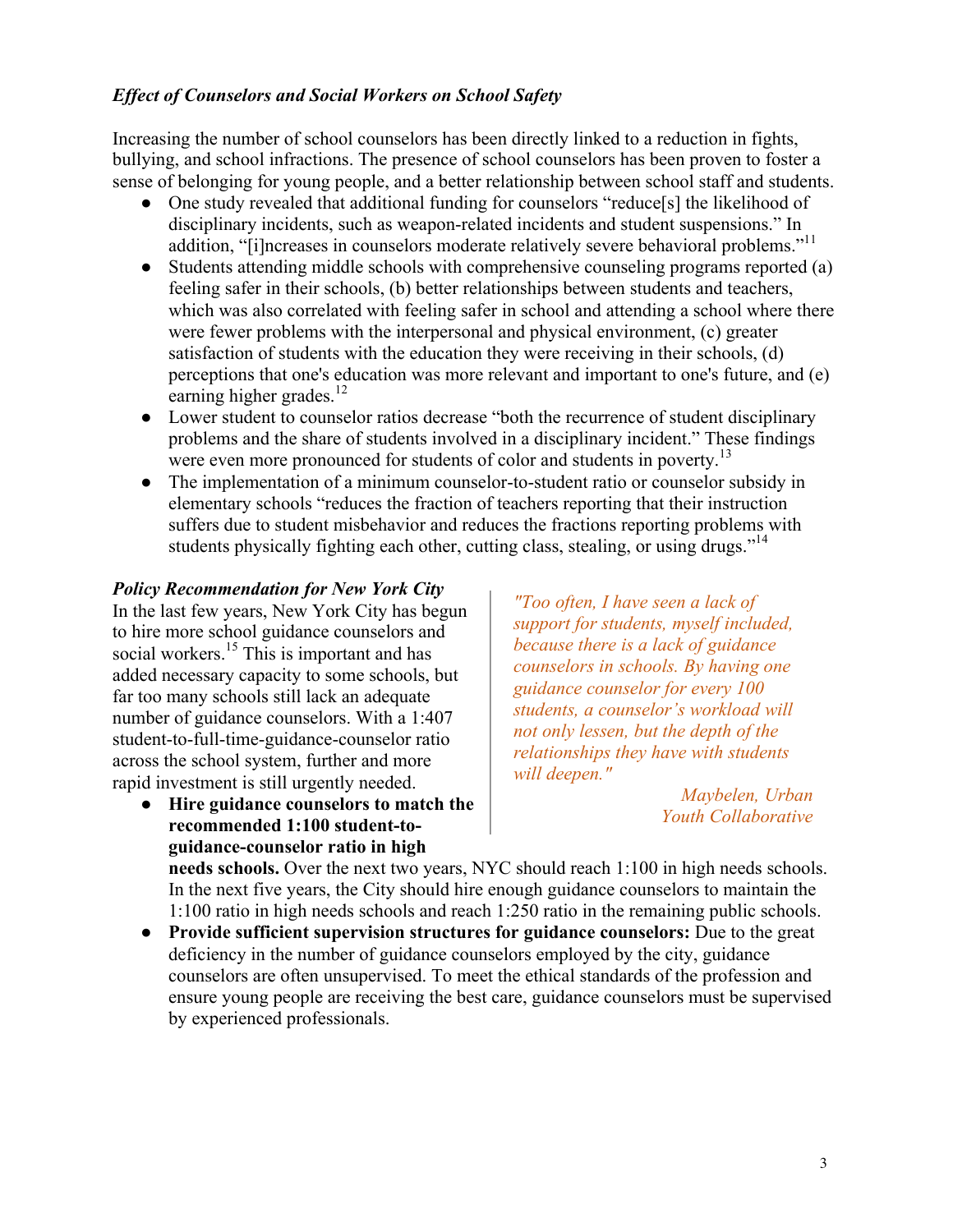#### **2. IMPLEMENT RESTORATIVE JUSTICE CITYWIDE IN ALL UNDERSERVED SCHOOLS**

Restorative approaches have emerged as one of the most effective methods of shifting school policies toward creating nurturing, inclusive, and supportive schools.<sup>16</sup> Restorative Justice focuses on building strong relationships between everyone in the school community. These supportive relationships often prevent conflict from ever occurring. In dealing with conflict,

restorative justice aims to heal relationships by bringing together everyone impacted by wrongdoing and collectively considering the needs and responsibilities of those involved.17 Restorative practices emphasize holding each other accountable through communal dialogue that promotes inclusivity, constructive engagement and the restoration of relationships, rather than punishment and exclusion. NYC has begun pilot initiatives brining restorative practice training to all schools in District 18 and providing fifteen schools with funding to bring on a Restorative Justice Coordinator<sup>18</sup>

*"Punitive measures don't get to the root of the problem and don't provide help for people who have been harmed or have created the harm. Restorative Justice helps resolve conflict and tension, and helps people move forward, create safe spaces and build a supportive community."*

> *Julian, Urban Youth Collaborative*

#### *Effect of Restorative Justice on school safety*

Restorative practices have effectively improved school climate and reduced disruptive behavior and incidents involving fighting.<sup>19</sup> For example:

- The implementation of restorative practices in a Philadelphia school reduced violent and serious incidents by more than 52 percent in the first year and an additional 40 percent the following year. $^{20}$
- In Denver, within two years of implementing restorative practices in a school, incidents of fighting fell by 80 percent.<sup>21</sup>
- Within one year, the implementation of restorative practices in an Oakland high school led to a 77 percent reduction in violence and elimination of racial disproportionality in discipline. $^{2}$

#### *Policy Recommendation for New York City*

To reap the benefits of restorative practices, they must be implemented in a robust way. Here are core elements of implementing effective restorative justice:

- **Full-time restorative justice coordinator:** Schools need dedicated personnel for implementation of Restorative Justice practices. This person will drive the creation and delivery of trainings to the whole staff. The restorative justice coordinator will also facilitate restorative circles.
- **School-wide training and practice:** To truly be effective, restorative approaches need to be embedded within the school. To ensure community understanding and investment in this process, the coordinator needs to be given the resources to run regular trainings throughout the year.
- **Leadership of young people and parents:** Young people are necessary to the implementation of restorative practices. Their leadership should be leveraged to develop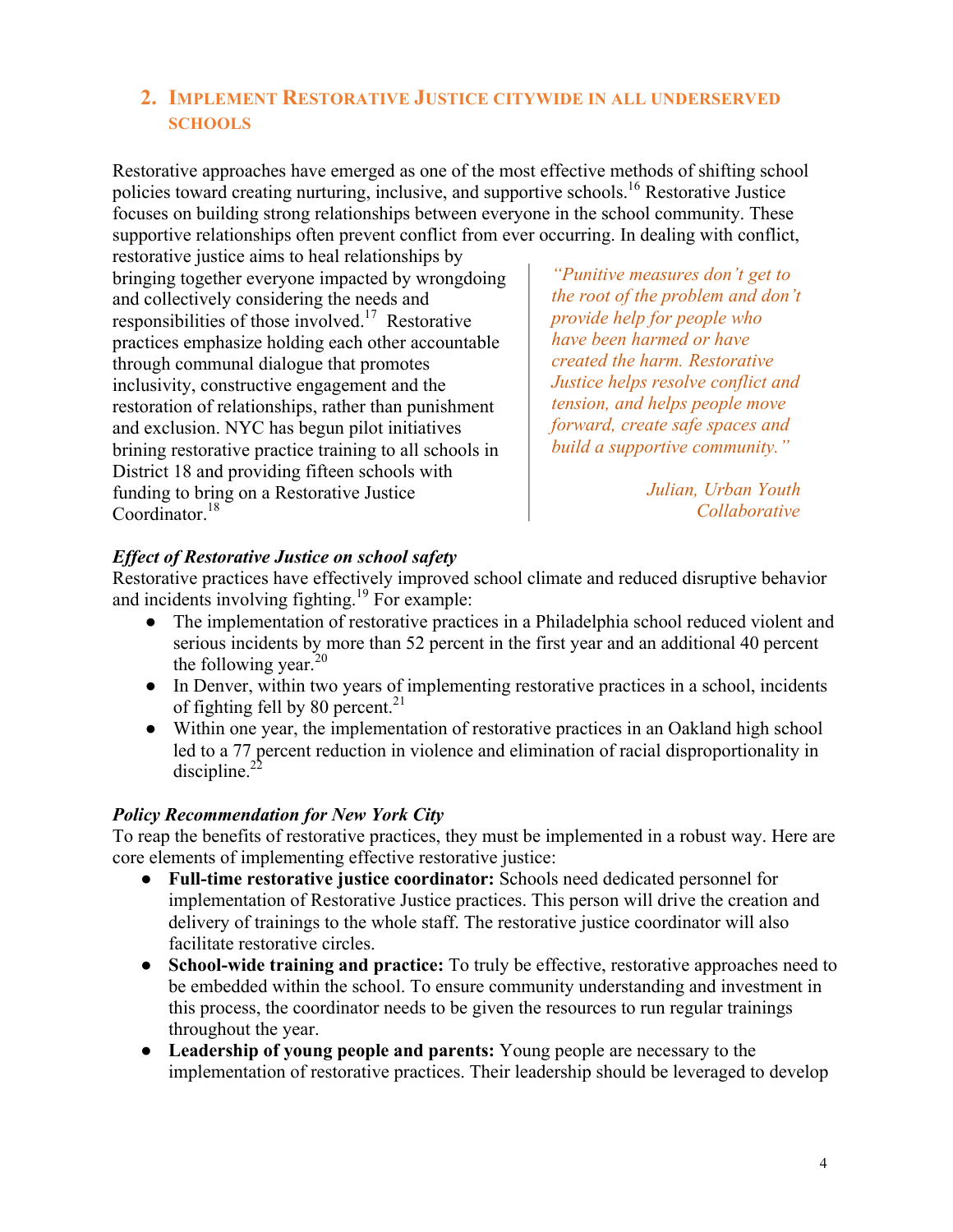and participate in running the restorative practices in their own schools. Parents also shape much of the school culture and their involvement in restorative practices can maintain the continuity between school and home.

• **Community involvement:** Restorative Justice offers schools the opportunity to develop partnerships with community based organizations with experience, expertise, and credibility in developing community solutions for safety beyond punishment and incarceration.

#### **3. CREATE A CITYWIDE MENTAL-HEALTH CONTINUUM, STARTING IN UNDERSERVED SCHOOLS**

In New York City, antiquated and misguided responses to mental health issues continue to utilize the NYPD as first responders to emotional and mental health crises in schools and communities. In just one year, the NYPD reported intervening during a "child-in-crisis" incident, which reflects a child experiencing what the NYPD perceives as a mental health emergency, 2,702 times and more than 1,300 students were sent to the emergency room for an emotional or psychological need.<sup>23</sup> Ninety-two percent of the young people "in crisis" were Black or Latinx.<sup>24</sup> More than 96 percent of the students who the NYPD reported handcuffing during these incidents were Black or Latinx.<sup>25</sup> Aside from mitigation, this was the most frequent type of police activity in schools.<sup>26</sup> Interactions such as these often re-traumatize vulnerable young people and bring them closer to the criminal legal system as opposed to mental and emotional health support systems.

#### *Effect of Mental-Health Care on School Safety*

Effective mental health care in school has been demonstrated to improve the overall health of young people, regulate their behavior, and encourage cooperative problem solving. Access to mental health care has improved behaviors in the school and decreased disciplinary actions.<sup>27</sup> For example:

- A study examined three school-based mental health clinics. All of the clinics reported fewer fights, improved student attitudes and behaviors, fewer suicide attempts, and increased student visits for mental health services. $^{28}$
- A D.C. school based program that provides a continuum of care recorded significant improvements in young people's mental health. More than 40 percent of clients demonstrated measured improvement in problem severity and overall functioning.<sup>29</sup>
- A meta-analysis of the impact of school mental health interventions found that 62.5 percent of the interventions studied "demonstrated dually positive outcomes in regards to both mental health and education."<sup>30</sup>

#### *Policy Recommendation for New York City*

NYC must design a network of mental health services to support students along a spectrum of mental health needs. The network should provide the resources and infrastructure necessary to bring intensive support services to students within schools. As recommended in the Mayor's Leadership Team on School Climate and Discipline report released in July 2016, this continuum would connect in-school services with more intensive external services including existing hospital-based mental health clinics.<sup>31</sup>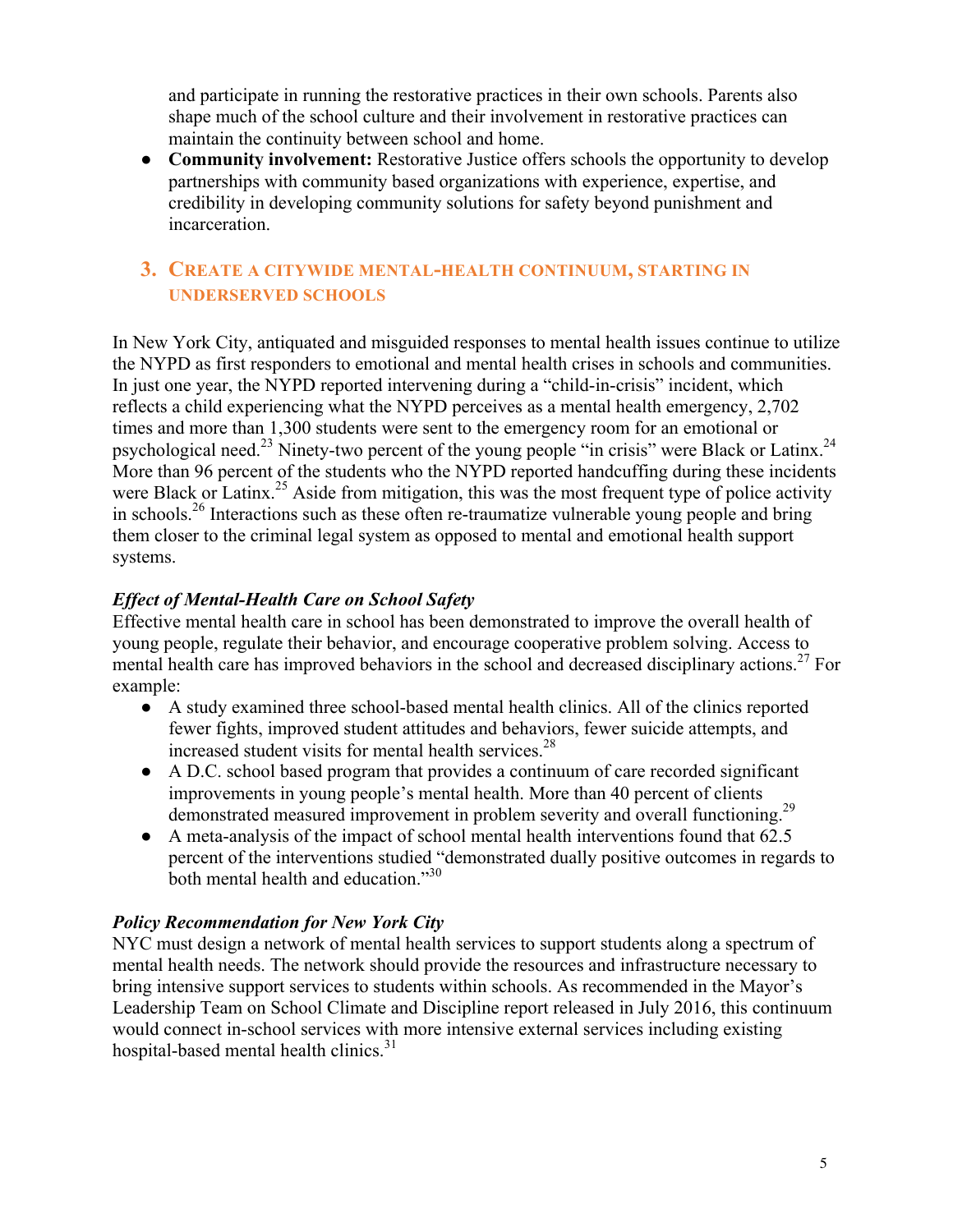- **Components of the continuum:** The continuum requires the city to establish school relationships with hospital-based clinics. In addition, call-in centers staffed by experienced mental health clinicians should be established to field calls from schools. These clinicians can help schools evaluate what constitutes a crises and reduce the overuse of emergency rooms. School Response Teams, each working with four schools, would work with students and also help the school officials learn how to better respond to mental health needs. Over a three-year timeframe the whole schools involved in this continuum should be trained in Collaborative Problem-Solving. Full-time school-based Behavioral Health Consultants should be hired to each work with five schools. Finally, the Department of Education should work with community organizations to ensure that there is robust data collection and program evaluation of this continuum.
- **Focus on high need schools:** The city must address the mental health service deficiencies in a comprehensive citywide method. Starting this citywide process with a focus on the highest need schools will have the greatest effect. More than 60 percent of all child in crisis interventions are in just 32 percent of the city's precincts.<sup>32</sup>

*"Being an Afro-Latino LGBTQ man with a disability, I'm often targeted. One day in school I got really upset. The school ended up calling the School Safety Agent up to the classroom. When I saw them it made me even angrier. The school then called EMS. EMS arrived as well as police from the local precinct. At that point, I felt surrounded by police. That made me even more agitated. One put their hand on my arm and I screamed that no one should touch me. I was then handcuffed and taken to the hospital for a psych evaluation. It was really messed up. After this, I was immediately put on suspension and had to go to a Superintendent's Suspension hearing. The school was threatening to suspend me for a year. I couldn't believe it. I went to the hearing and the lawyer helped me to get immediately reinstated at school. Especially for students with disabilities and behavioral plans, like I have, these steps are not supposed to be taken by a school."*

*Markeys, Make the Road New York*

#### **4. CREATING INCLUSIVE SCHOOL ENVIRONMENTS**

Ensuring safe schools will require inclusive school cultures. There are several programs, that have the support of young people, which create inclusive environments. Schools should provide Culturally Responsive Education (CRE). CRE is a method of rigorous, student-centered education that cultivates critical thinking instead of just test-taking skills; relates academic study to contemporary issues and students' experiences; fosters positive academic, racial and cultural identities; develops students' ability to connect across cultures; and, empowers students as agents of social change.<sup>33</sup>

In addition, Gender and Sexuality Alliances provide LGBTQ youth the space to express themselves. Starting these alliances with NYC schools will create safer spaces for LGBTQ young people. Finally, implementation of Comprehensive Sexual Education in all New York City schools will provide young people with the information they need to stay safe and the ability to make informed choices.<sup>34</sup>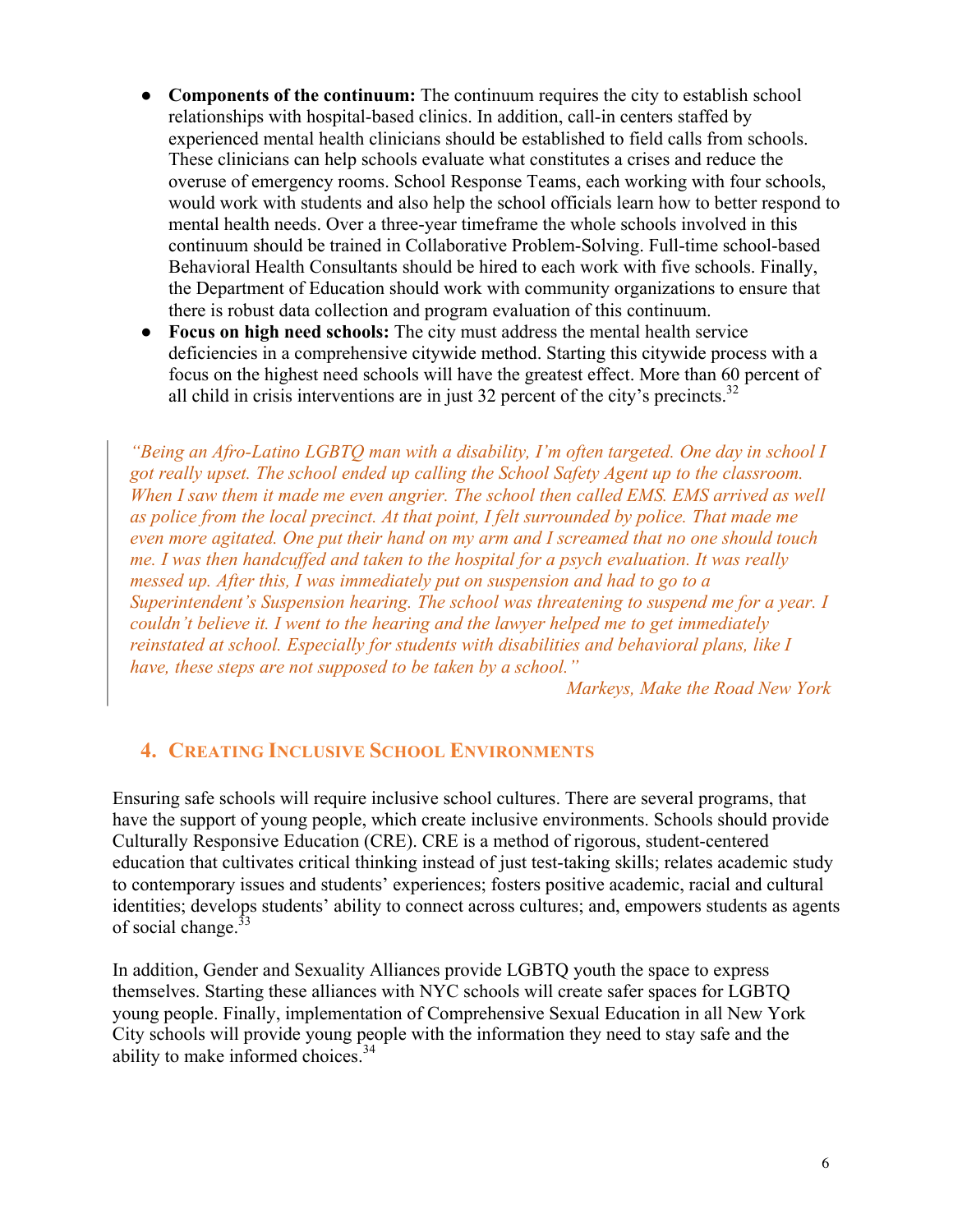#### **5. END POLICING AND PUNITIVE PRACTICES IN SCHOOLS**

Policing in NYC schools create extreme racial disparities. For example, Black girls are 12.7 times more likely to be arrested and 6.7 times more likely to be issued a summons than their

White peers.<sup>35</sup> Black boys are 7.5 times more likely to be arrested and 4.6 times more likely to receive a summons than White boys. <sup>36</sup> In April 2017, Urban Youth Collaborative and the Center for Popular Democracy released a report, *The \$746 Million School-to-Prison Pipeline: The Ineffective, Discriminatory, and Costly Process of Criminalizing New York City Students,* which highlighted more of these disparities along lines of race and disability. $37$ 

*"School Safety Agents, to me, are just there to criminalize us with their hand wands, metal detectors, and always giving out summonses. But when you want to talk to a counselor or someone like that, you can't talk with them. They are always busy."* 

*Brandon, Make the Road New York*

Police in schools largely police low-level offenses, including normal youthful behavior. Nearly 78 percent of all arrests, summonses, and NYPD juvenile reports of young people in NYC schools are for misdemeanors and violations.<sup>38</sup> Research continues to show "broken windows" policing and criminalizing normal adaptive youthful behavior fails to correspond with safety, despite the belief that harshly punishing, policing, and incarcerating young people of color creates safer communities.<sup>39</sup> Our school communities should not rely on ineffective policies and practices that create pervasive and persistent racial injustices across multiple city agencies.

#### *Effect of Policing and Criminalization on School Safety*

Proponents of school policing and punitive disciplinary action often cite student safety as their primary justification. Yet there is no substantial evidentiary support for the proposition that police presence in schools and suspensions create safe learning environments.<sup>40</sup> To the contrary:

- A 2017 report from the Vera Institute of Justice shows increased incarceration has no association with lower violent crime rates; increased incarceration may actually increase crime; and, incarceration has only a minimal impact on property crimes.<sup>41</sup>
- A 2016 report from the NYPD's Inspector General found "no empirical evidence demonstrating a clear and direct link between an increase in summons and misdemeanor arrest activity and a related drop in felony crime" in communities.<sup>42</sup>
- Policing in schools does not reduce incidents of bullying or fighting.<sup>43</sup> Studies have shown that schools are no safer, even after years of punitive policing and disciplinary measures, than before such policies are implemented.<sup>44</sup>
- After reviewing several empirical studies examining the effectiveness of metal detectors, researchers found that there is insufficient evidence to demonstrate that metal detectors reduce school violence.<sup>45</sup>
- Rather than reduce school violence, scholars have found that the presence of police merely criminalizes typical adolescent behavior, such as disorderly conduct, even among similarly situated schools.<sup>46</sup>

#### *Policy Recommendation for New York City*

To reimagine safety in schools by prioritizing the social, emotional, and mental needs of young people it is critical that NYC divest from systems that harm communities of color and reinvest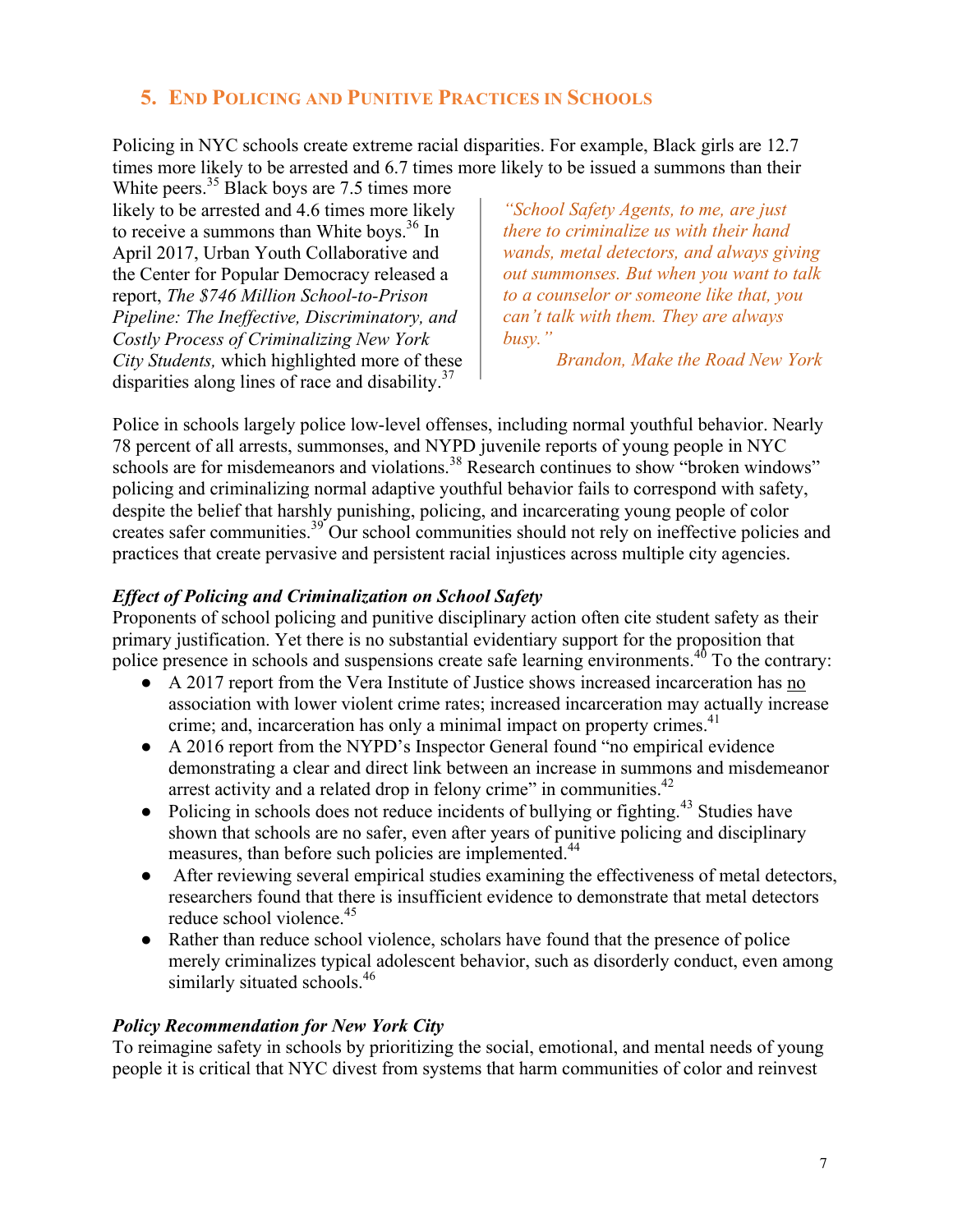those resources in the priorities outlined in the Young People's School Justice Agenda. Divesting from the criminalization of normal adaptive behavior of young people of color will require:

- **Ending arrests, summons, and Juvenile Reports in schools for non-criminal violations and misdemeanors. Create alternatives to arrests for felonies:** The NYPD should issue an Operations Order to end the practice of arresting and issuing summonses and juvenile reports to young people in school for low-level violations and misdemeanors. These policies will ensure that no student is torn away from their family or community, thrown into the criminal legal system, or made vulnerable to targeting for detainment and deportation by federal authorities.
- **Removing police officers and metal detectors and reallocating school policing funds for safe and supportive school priorities:** As the research demonstrates, police do not create safer schools and the city's current policing system has deepened existing racial inequities. Disciplinary matters should be handled within the school community through restorative practices, not through the criminal legal system. Metal detectors also do not keep young people safe or address the underlying causes of interpersonal conflict. Instead, metal detectors create a flashpoint between students and police and make students feel criminalized as soon as they enter the school building and ultimately disrupts any other efforts to ensure safe and supportive schooling environments.
- **Expunge students discipline records and prohibit sharing discipline records with colleges and universities:** Thousands of students already have discipline records due to overly-punitive suspension practices. The city should expunge young people's criminal and discipline records, particularly in recognition of the racial inequities in punishment.
- **Transform school based punitive discipline:** In addition to shifting away from punitive policing towards restorative practices, school-based discipline must transform. Some concrete policies to advance that change are ending suspensions for B21/A22 Defying

Authority; mandating guidance interventions before the use of suspensions; and ending suspensions for Kindergarten - 3rd grade.

*"So many students end up dropping out because of the police in schools and all these suspensions. Students know that if they get suspended, they know there are jail cells being built for them. The message is clear."* 

# **CONCLUSION**

#### *Estefany, Make the Road New York*

New York City is on the precipice of moving towards school culture and climate priorities that are designed to meet the social, emotional, and mental health needs of young people, or moving back towards ineffective policies and practices that end up harming students who are most in need. By following the vision of young people New York City can ensure safe and supportive schools and finally break the school-to-prison pipeline. Young people are calling for solutions that address the root causes of bullying and conflict and lift up and recognize their humanity.

Young people have expressed a vision for their future. They see a future filled with hope and powerful contributions towards creating a just and thriving city for all communities. It is a future which depends on deeper learning and on schools that provide the support they need with ample opportunities to grow and thrive. To achieve this vision, New York City must invest deeply in creating citywide systems for hiring guidance counselors and social workers to meet the needed standards, implement restorative practices in all schools, and invest in comprehensive mental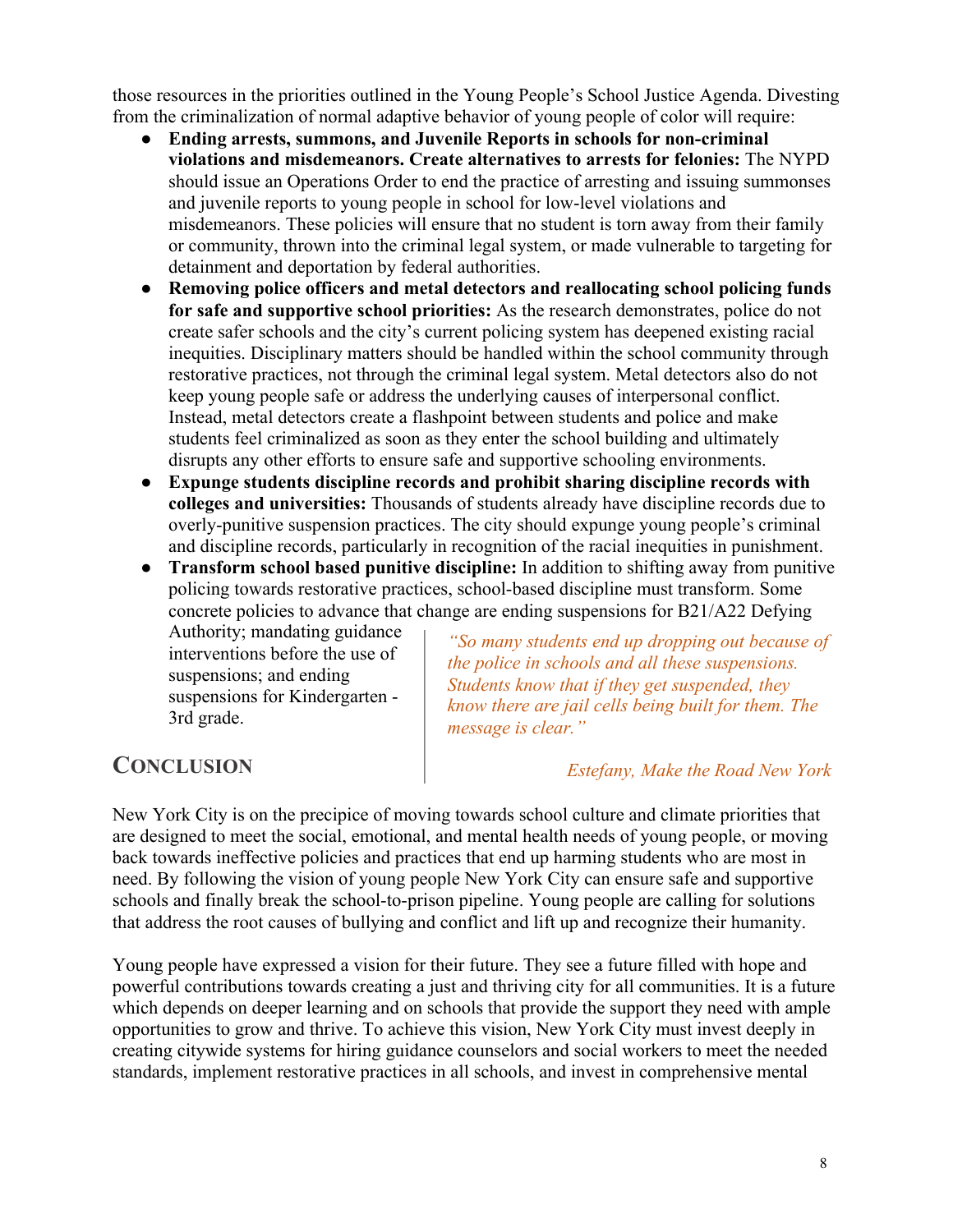health services that connect school-based mental health care to community and hospital based services. These are the needs of our young people. Youth leaders are prepared to help New York City achieve these goals. City officials must work directly with young people to help drive and implement the progressive policies that will ensure their safety and cultivate learning environments were all young people are valued and brought closer to networks of support.

*"The spending on the criminal justice system has meant: more beds in jail for black and brown bodies; an explosion of broken windows and abusive policing; and schools that abound with police officers, while lacking the arts and physical education, guidance counselors, college counselors, and restorative justice programs we need. New York must learn from its costly mistake and radically transform our funding priorities. Reinvesting in our communities means we would have an opportunity to grow up in healthy, sustainable environments full of love. For young people like me, investing in our communities literally means the difference between life and death."*

*Zion, Make the Road New York*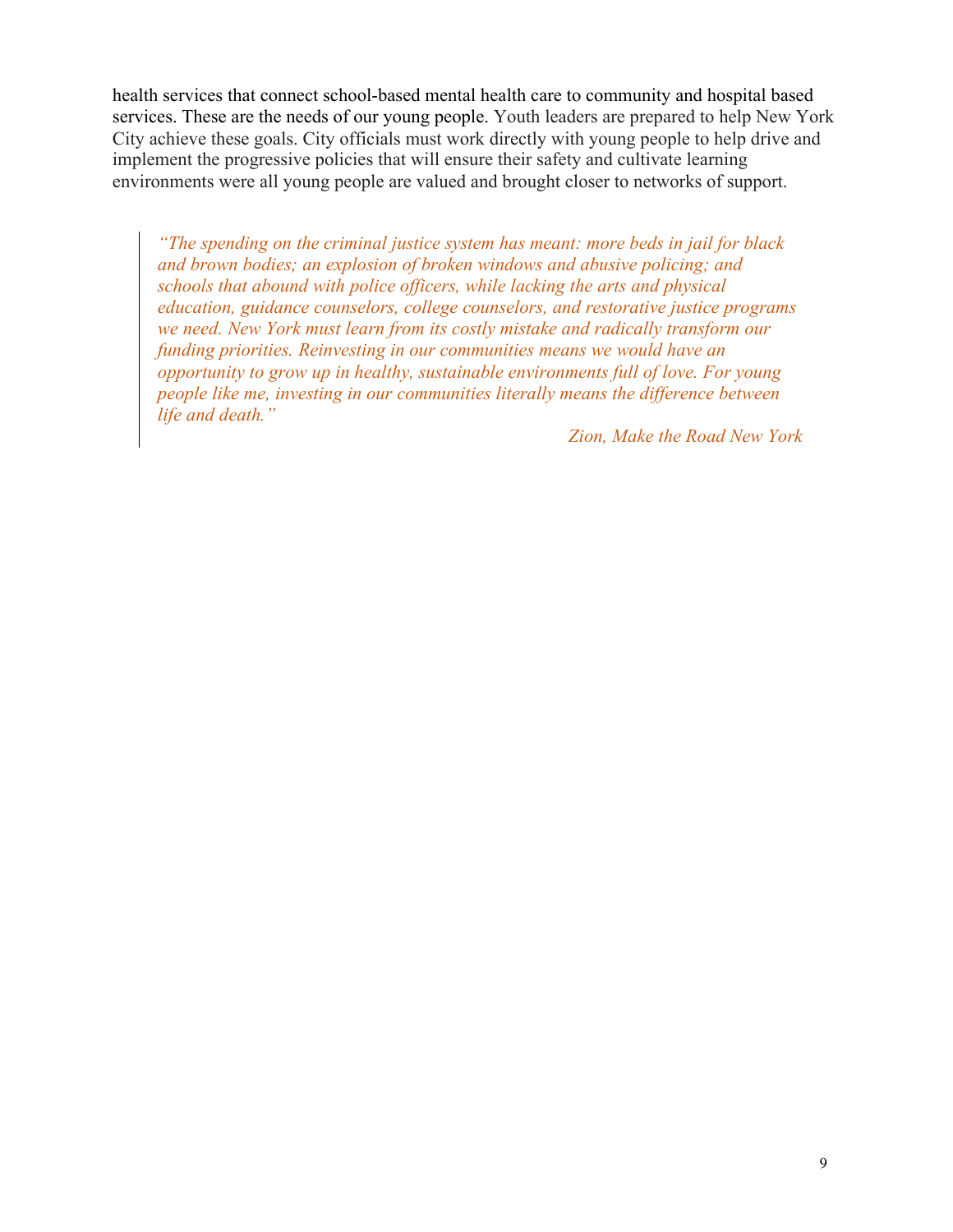### **ENDNOTES**

<sup>1</sup> The report's main authors are the young people from Urban Youth Collaborative, supported by Katherine Terenzi from the Center for Popular Democracy, Roberto Cabañas from the Urban Youth Collaborative, and Kesi Foster and Sarah Landes from Make the Road New York.

<sup>2</sup> Jason P. Nance, Dismantling the School-to-Prison Pipeline, ARIZONA STATE LAW JOURNAL 48 (2016); *citing* Matthew P. Steinberg, et al., UNIV. CHI. URBAN EDUC. INST., Student and Teacher Safety in Chicago Public Schools: The Roles of Community Context and School Social Organization 46 (2011).<br><sup>3</sup> COALITION FOR EDUCATIONAL JUSTICE, RACIAL JUSTICE IN THE CLASSROOM: CEJ PLATFORM FOR CULTURALLY

RESPONSIVE EDUCATION (2017), *available at* http://www.nyccej.org/wp-

 $^4$  Scott M. Stringer, NEW YORK CITY COMPTROLLER, HEALTHY RELATIONSHIPS: A PLAN FOR IMPROVING HEALTH AND SEXUAL EDUCATION IN NEW YORK CITY'S SCHOOLS (2017).<br><sup>5</sup> Compare NEW YORK CITY DEPARTMENT OF EDUCATION REPORT ON GUIDANCE COUNSELORS;

PURSUANT TO LOCAL LAW 56 OF 2014; February 15, 2017; NEW YORK CITY DEPARTMENT OF EDUCATION REPORT ON GUIDANCE COUNSELORS; PURSUANT TO LOCAL LAW 56 OF 2014; February 15, 2015, *both available at*

http://schools.nyc.gov/community/city/publicaffairs/Guidance+Counselor+Reporting.htm; *see also* Rebecca Klein, New York City Schools Take Historic Step Forward For Gay Kids, HUFFPOST (Feb. 3, 2016),

https://www.huffingtonpost.com/entry/jared-fox-nyc\_us\_56afd1b8e4b09214b14f3b57.<br><sup>6</sup> EDUCATORS FOR SOCIAL RESPONSIBILITY, INCREASING COLLEGE ACCESS THROUGH SCHOOL-BASED MODELS OF POSTSECONDARY PREPARATION, PLANNING, AND SUPPORT (2009), http://www.engagingschools.org/wp-content/uploads/2014/05/Increasing-College-Access.pdf; *see also* THE MAYOR'S LEADERSHIP TEAM ON SCHOOL CLIMATE AND DISCIPLINE, MAINTAINING THE MOMENTUM A PLAN FOR SAFETY AND FAIRNESS IN SCHOOLS (2016), *available at* http://www1.nyc. gov/assets/sclt/downloads/pdf/SCLT\_Report\_7-21-16 (noting a 1:100 ratio goal in high needs districts); ENGAGENY, SCHOOL COUNSELOR UPDATE (2015), *available at*

https://www.regents.nysed.gov/common/regents/files/meetings/SchoolCounselor.pdf (referencing a preferable 1:100 ratio).

<sup>7</sup> AMERICAN SCHOOL COUNSELOR ASSOCIATION, POSITION STATEMENT: COMPREHENSIVE SCHOOL COUNSELING PROGRAMS (2017),

https://www.schoolcounselor.org/asca/media/asca/PositionStatements/PS\_ComprehensivePrograms.pdf. 8 Philissa Cramer, No new hires, a cash-strapped DOE instructed principals today, CHALKBEAT (May 6, 2009),

https://www.chalkbeat.org/posts/ny/2009/05/06/no-new-hires-a-cash-strapped-doe-instructed-principals-today/.<br><sup>9</sup> *Compare* NEW YORK CITY DEPARTMENT OF EDUCATION REPORT ON GUIDANCE COUNSELORS; PURSUANT TO LOCAL LAW 56 OF 2014; February 15, 2017 (noting that NYC has 2,800 full-time guidance counselors); NEW YORK CITY DEPARTMENT OF EDUCATION, DEMOGRAPHIC SNAPSHOTS (SY 15-16), *available at* http://schools.nyc.gov/Accountability/data/default. htm (providing demographic information on general school population – noting a student population of 1,141,232 students). <sup>10</sup> *See* THE CITY OF NEW YORK, ADOPTED BUDGET FISCAL YEAR 2017: SUPPORTING SCHEDULES,

724 (Fulltime headcount for School Safety Division equal 5,511).

 $11$  Reback, R., Non-instructional spending improves non-cognitive outcomes: Discontinuity evidence from a unique school counselor financing system. EDUCA. FINANC. POLICY (2010) 5 (2), 105–137, *available at*  http://www.mitpressjournals.org/doi/pdf/10.1162/edfp.2010.5.2.5201.

 $12$  Lapan, R.T., Gysbers, N.C., & Petroski, G.F., Helping seventh graders be safe and successful: A statewide study of the impact of comprehensive guidance and counseling programs. JOURNAL OF COUNSELING AND DEVELOPMENT (2001) 79, 320-330. (The study surveyed 22,6601 students, and controlled for socioeconomic status and enrollment size.)

<sup>13</sup> Carrell, S., & Carrell, S., Do Lower Student to Counselor Ratios Reduce School Disciplinary Problems?, CONTRIBUTIONS TO ECONOMIC ANALYSIS & POLICY (2006) Vol. 5, Iss. 1, Art. 11, http://faculty.econ.ucdavis.edu/faculty/scarrell/counselors2.pdf.<br><sup>14</sup> Reback, Randall, Schools' Mental Health Services and Young Children's Emotions, Behavior, and Learning,

JOURNAL OF POLICY ANALYSIS AND MANAGEMENT (2010) 29(4), *available at*

http://www.columbia.edu/~rr2165/pdfs/schoolsmentalhealth\_april12\_2010.pdf.

<sup>15</sup> *See above* note 9.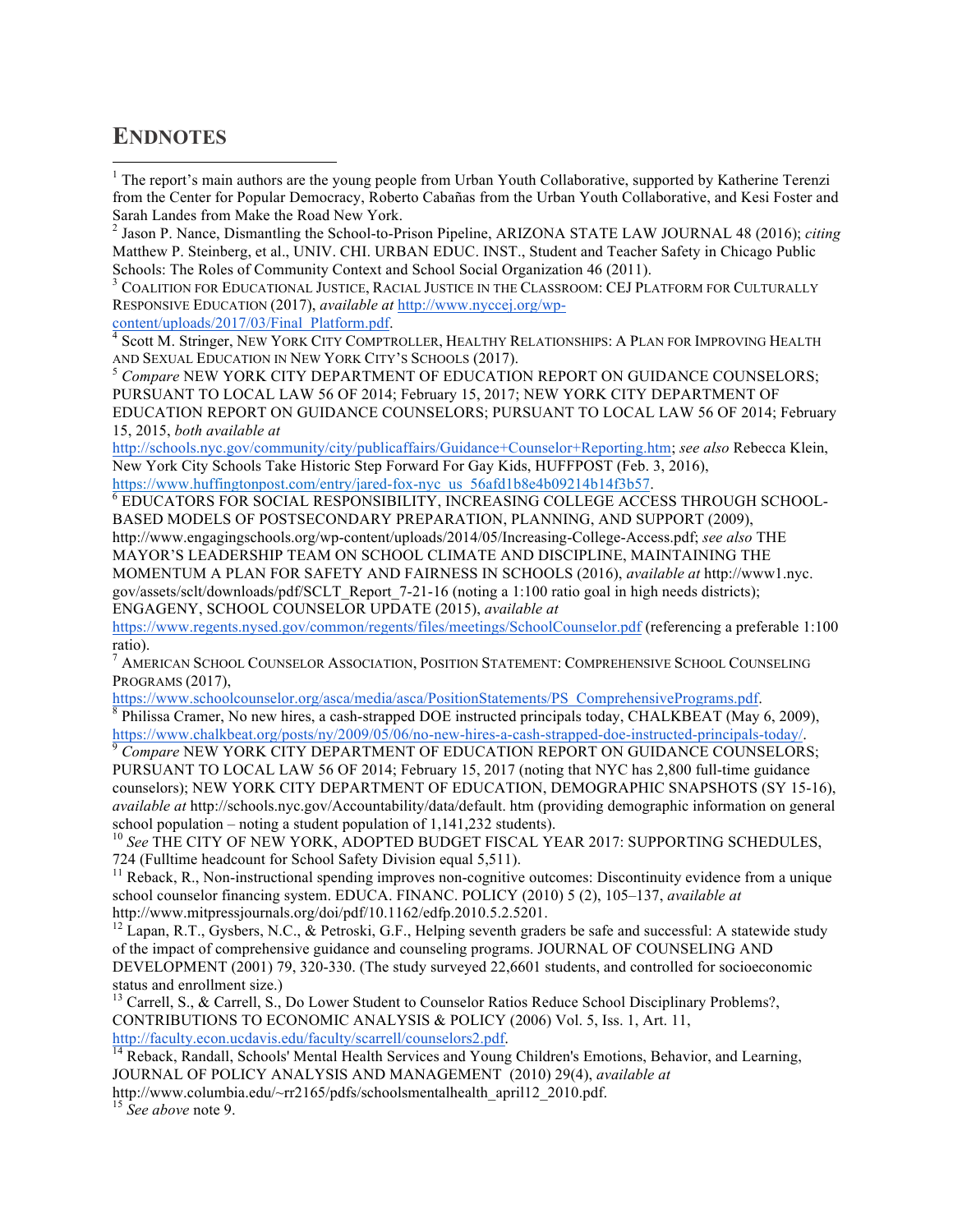<sup>16</sup> THE OUSD RESTORATIVE JUSTICE TEAM, RESTORATIVE JUSTICE FOR OAKLAND YOUTH & BE THE CHANGE CONSULTING, OAKLAND UNIFIED SCHOOL DISTRICT RESTORATIVE JUSTICE IMPLEMENTATION GUIDE: A WHOLE SCHOOL APPROACH, 2, *available at* http://rjoyoakland.org/wp-

<sup>17</sup> Id.<br><sup>18</sup> NYC Department of Education, SCHOOL ALLOCATION MEMORANDUM NO. 69, FY 2018 (Aug. 22, 2017), http://schools.nyc.gov/offices/d\_chanc\_oper/budget/dbor/allocationmemo/fy17\_18/fy18\_pdf/sam69.pdf (noting the 15 schools that receive funding for coordinators); *see also* THE MAYOR'S LEADERSHIP TEAM ON SCHOOL CLIMATE AND DISCIPLINE, MAINTAINING THE MOMENTUM A PLAN FOR SAFETY AND FAIRNESS IN SCHOOLS (2016), available at http://www1.nyc. gov/assets/sclt/downloads/pdf/SCLT\_Report\_7-21-16. Pdf (explaining the District 18 implementation of restorative justice).

Jason P. Nance, Dismantling the School-to-Prison Pipeline, ARIZONA STATE LAW JOURNAL 48 (2016); *citing* INT'L INST. FOR RESTORATIVE PRACTICES, IMPROVING SCHOOL CLIMATE: FINDINGS FROM SCHOOLS IMPLEMENTING RESTORATIVE PRACTICES 7 (2009) (noting that several schools have seen positive safety results from implementing restorative justice).<br><sup>20</sup> INTERNATIONAL INSTITUTE FOR RESTORATIVE PRACTICES, FINDINGS FROM SCHOOLS

IMPLEMENTING RESTORATIVE PRACTICES (2009).<br><sup>21</sup> Thalia N. C. González & Benjamin Cairns, Moving Beyond Exclusion: Integrating Restorative Practices and Impacting School Culture in Denver Public Schools, JUSTICE FOR KIDS: KEEPING KIDS OUT OF THE

JUVENILE JUSTICE SYSTEM, 253.<br><sup>22</sup> Bay Area News Group, Fania E. Davis: Silver lining in the investigation of Oakland's school district, EAST BAY TIMES (Oct. 1, 2012), http://www.eastbaytimes.com/2012/10/01/fania-e-davis-silver-lining-in-the-investigation-of-

<sup>23</sup> NYC DEPARTMENT OF EDUCATION, Local Law 93 of 2015 (Previously Local Law 6 of 2011) – Biannual Report July – Dec.; NYC Department of Education, Local Law 93 of 2015 (Previously Local Law 6 of 2011) – Biannual Report Jan.-June. <sup>24</sup> *See* NEW YORK POLICE DEPARTMENT, NYPD REPORTS: SCHOOL SAFETY DATA, 1ST QUARTER

2017 SSA REPORT BY PRECINCT (2017); NEW YORK POLICE DEPARTMENT, NYPD REPORTS: SCHOOL SAFETY DATA, 2ND QUARTER 2017 SSA REPORT BY PRECINCT (2017), NEW YORK POLICE DEPARTMENT, NYPD REPORTS: SCHOOL SAFETY DATA, 4TH QUARTER 2016 SSA REPORT BY PRECINCT (2016); NEW YORK POLICE DEPARTMENT, NYPD REPORTS: SCHOOL SAFETY DATA, 3RD QUARTER 2016 SSA REPORT BY PRECINCT (2016); all available at http://

www.nyc.gov/html/nypd/html/analysis\_and\_ planning/reports.shtml.<br><sup>25</sup> *Id.* 26 *Id.* 27 Jennings, J., Pearson, G., & Harris, M., Implementing and maintaining school-based mental health services in a large, urban school district. JOURNAL OF SCHOOL HEALTH, (2000) 70, 201–206.<br><sup>28</sup> Fiester, L., Nathanson, S. P., Visser, L., & Martin, J., Lessons learned from three violence prevention projects.

JOURNAL OF SCHOOL HEALTH, (1996) 66, 344 – 346.<br><sup>29</sup> Parks, B., Dubenitz, J., & Sullivan, M., D.C. Department of Mental Health School Mental Health Program SY 07-08 Report (2008), *available at*<br>https://dbh.dc.gov/sites/default/files/dc/sites/dmh/publication/attachments/MentalHealthEvaluationReport07-08.pdf.

<sup>30</sup> Hoagwood, K. E., Olin, S. S., Kerker, B. D., Kratochwill, T. R., Crowe, M., & Saka, N., Empirically based school interventions targeted at academic and mental health functioning. JOURNAL OF EMOTIONAL AND BEHAVIORAL DISORDERS, (2007) 15, 66-92.<br><sup>31</sup> THE MAYOR'S LEADERSHIP TEAM ON SCHOOL CLIMATE AND DISCIPLINE, MAINTAINING THE

MOMENTUM A PLAN FOR SAFETY AND FAIRNESS IN SCHOOLS (2016), available at http://www1.nyc. gov/assets/sclt/downloads/pdf/SCLT\_Report\_7-21-16. pdf.<br><sup>32</sup> NYPD 2016-2017 SSA Reports by Precinct.<br><sup>33</sup> COALITION FOR EDUCATIONAL JUSTICE, RACIAL JUSTICE IN THE CLASSROOM: CEJ PLATFORM FOR CULTURALLY

RESPONSIVE EDUCATION (2017), available at http://www.nyccej.org/wp-

content/uploads/2017/03/Final\_Platform.pdf. 34<br><sup>34</sup> Scott M. Stringer, NEW YORK CITY COMPTROLLER, HEALTHY RELATIONSHIPS: A PLAN FOR IMPROVING HEALTH AND SEXUAL EDUCATION IN NEW YORK CITY'S SCHOOLS (Sept. 2017).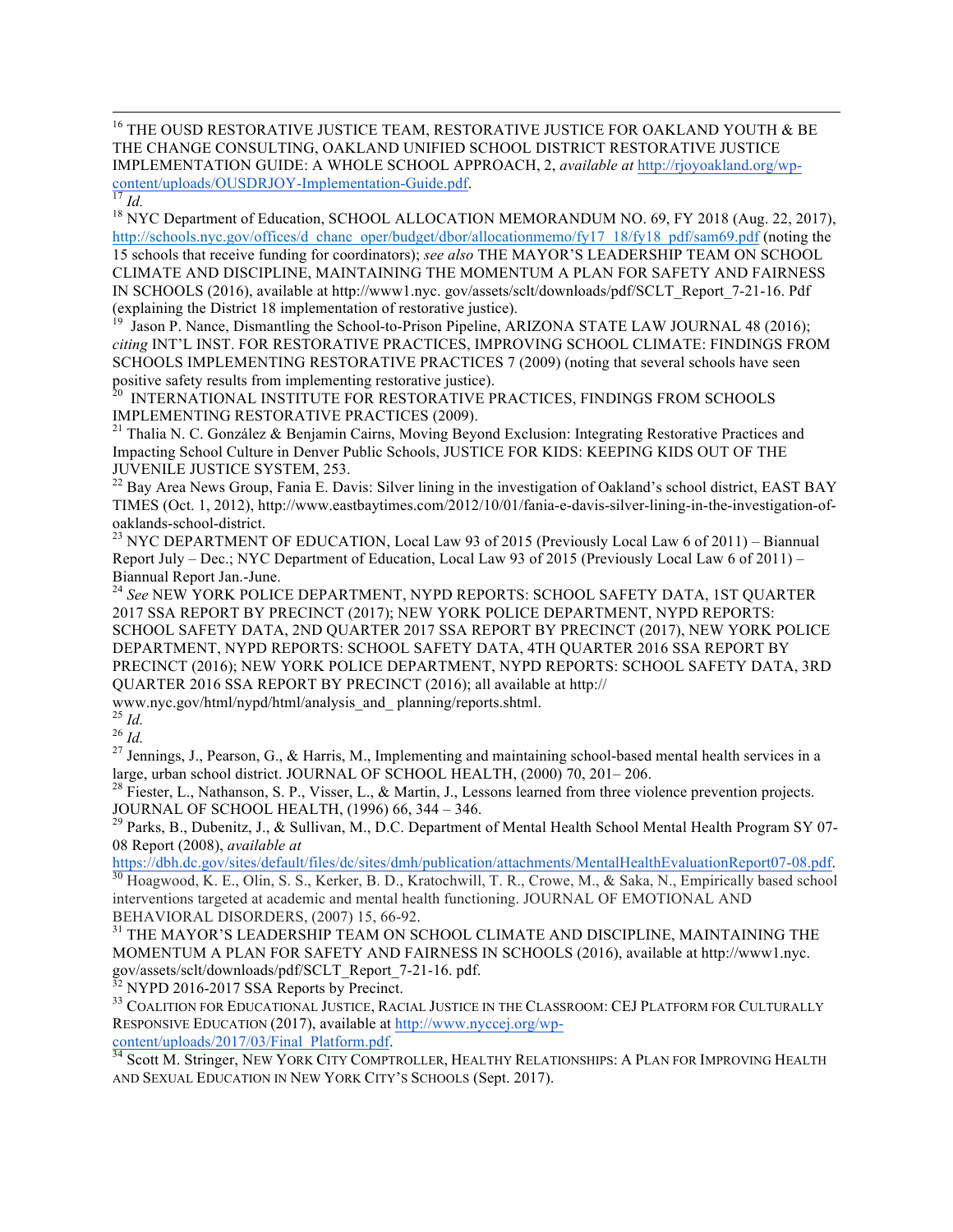<sup>35</sup> NYPD 2016-2017 SSA Reports by Precinct.<br><sup>36</sup> NYPD 2016-2017 SSA Reports by Precinct.<br><sup>37</sup> URBAN YOUTH COLLABORATIVE & CENTER FOR POPULAR DEMOCRACY, THE \$746 MILLION SCHOOL-TO-PRISON PIPELINE: THE INEFFECTIVE, COSTLY AND DISCRIMINATORY PROCESS OF CRIMINALIZING NEW YORK CITY STUDENTS (April 2017), populardemocracy.org/STPP\_Report. 38 *See* NEW YORK POLICE DEPARTMENT, NYPD REPORTS: SCHOOL SAFETY DATA, 4TH QUARTER 2016 SSA REPORT BY SCHOOL (2016); NEW YORK POLICE DEPARTMENT, NYPD REPORTS: SCHOOL SAFETY DATA, 3RD QUARTER 2016 SSA REPORT BY SCHOOL (2016); NEW YORK POLICE DEPARTMENT, NYPD REPORTS: SCHOOL SAFETY DATA, 2ND QUARTER 2017 SSA REPORT BY SCHOOL (2017); NEW YORK POLICE DEPARTMENT, NYPD REPORTS: SCHOOL SAFETY DATA, 1ST QUARTER 2017 SSA REPORT BY SCHOOL (2017), all available at http://www.nyc.gov/html/nypd/html/analysis\_and\_planning/reports.shtml.<br><sup>39</sup> See below section, "*Effect of Policing and Criminalization on School Safety."*<br><sup>40</sup> NATIONAL ASSOCIATION OF SCHOOL PSYCHOLOGISTS, RESEARCH ON SCH IMPACT OF SECURITY MEASURES ON STUDENTS (2013); *citing* Garcia, School Safety Technology in America: Current Use and Perceived Effectiveness, CRIMINAL JUSTICE POLICY REVIEW (2003); Addington, Cops and Cameras: Public School Security as a Policy Response to Columbine, AMERICAN BEHAVIORAL SCIENTIST (2009); Borum, Cornell, Modzeleski, & Jimerson, What Can be Done About School Shootings? A Review of The Evidence, EDUCATIONAL RESEARCHER (2010); Casella, SELLING US THE FORTRESS: THE PROMOTION OF TECHNO-SECURITY EQUIPMENT IN SCHOOLS, New York: Routledge (2006). *See also* Am. Psychological Ass'n Zero Tolerance Task Force, Are Zero Tolerance Policies Effective in the Schools? An Evidentiary Review and Recommendations, 63 AM. PSYCHOLOGIST 852 (2008). <sup>41</sup> Don Stemen, Department of Criminal Justice and Criminology, Loyola University Chicago, THE PRISON PARADOX: MORE INCARCERATION WILL NOT MAKE US SAFER (July 2017), https://storage.googleapis.com/vera-web-assets/downloads/Publications/for-the-record-prison-paradox-<br>incarceration-not-safer/legacy\_downloads/for-the-record-prison-paradox\_02.pdf. <sup>42</sup> NEW YORK CITY DEPARTMENT OF INVESTIGATION OFFICE OF THE INSPECTOR GENERAL FOR THE NYPD, AN ANALYSIS OF QUALITY-OF-LIFE SUMMONSES, QUALITY-OF- LIFE MISDEMEANOR ARRESTS, AND FELONY CRIME IN NEW YORK CITY, 2010-2015 (5), available at http:// www1.nyc.gov/assets/oignypd/ downloads/pdf/ Quality-of-Life-Report-2010-2015.pdf <sup>43</sup> Jason P. Nance, Dismantling the School-to-Prison Pipeline, ARIZONA STATE LAW JOURNAL 48 (2016); *citing*, ADVANCEMENT PROJECT & HARVARD UNIV., OPPORTUNITIES SUSPENDED: THE DEVASTATING CONSEQUENCES OF ZERO TOLERANCE AND SCHOOL DISCIPLINE (2000), *available at* https://www.civilrightsproject.ucla. edu/research/k-12-education/school-discipline/ opportunities-suspended-thedevastatingconsequences-of-zero-tolerance-and-schooldiscipline-policies/crp-opportunities-suspendedzerotolerance-2000.pdf (explaining that strict security measures "produce a perception of safety, [but] there is little or no evidence that they create safer learning environments or change disruptive behaviors"); John Blosnich & Robert Bossarte, *Low- Level Violence in Schools: Is There an Association Between School Safety Measures and Peer Victimization?*, 81 J. SCH. HEALTH 107, 107 (2011) (finding that school security measures did not reduce violent behaviors related to bullying). <sup>44</sup> Jason P. Nance, Dismantling the School-to-Prison Pipeline, ARIZONA STATE LAW JOURNAL 48 (2016); *citing* ADVANCEMENT PROJECT & HARVARD UNIV., OPPORTUNITIES SUSPENDED: THE DEVASTATING CONSEQUENCES OF ZERO TOLERANCE AND SCHOOL DISCIPLINE (stating that after four years of implementation, schools that used zero tolerance policies were less safe than those that did not use them). *See also* NATIONAL ASSOCIATION OF SCHOOL PSYCHOLOGISTS, RESEARCH ON SCHOOL SECURITY: THE IMPACT OF SECURITY MEASURES ON STUDENTS (2013) *citing*, Nickerson & Marten, School Violence: Associations with Control, Security/Enforcement, Educational/Therapeutic Approaches, and Demographic Factors, SCHOOL PSYCHOLOGY REVIEW, 37 (2008) 228-243; Mayer & Leaone, A Structural Analysis of School Violence and Disruption: Implications for Creating Safer Schools, EDUCATION AND

TREATMENT OF CHILDREN, 22 (1999) 333-56. 45 Abigail Hankin et al., *Impacts of Metal Detector Use in Schools: Insights from 15 Years of Research*, 81 J. SCH. HEALTH 100, 105 (2011).

<sup>46</sup> Matthew T. Theriot, School Resource Officers and the Criminalization of Student Behavior, 37 J. CRIM. JUST. Q. 280, 285 (2009); *see also* Jason P. Nance, Students, Police, and the School-to-Prison Pipeline.